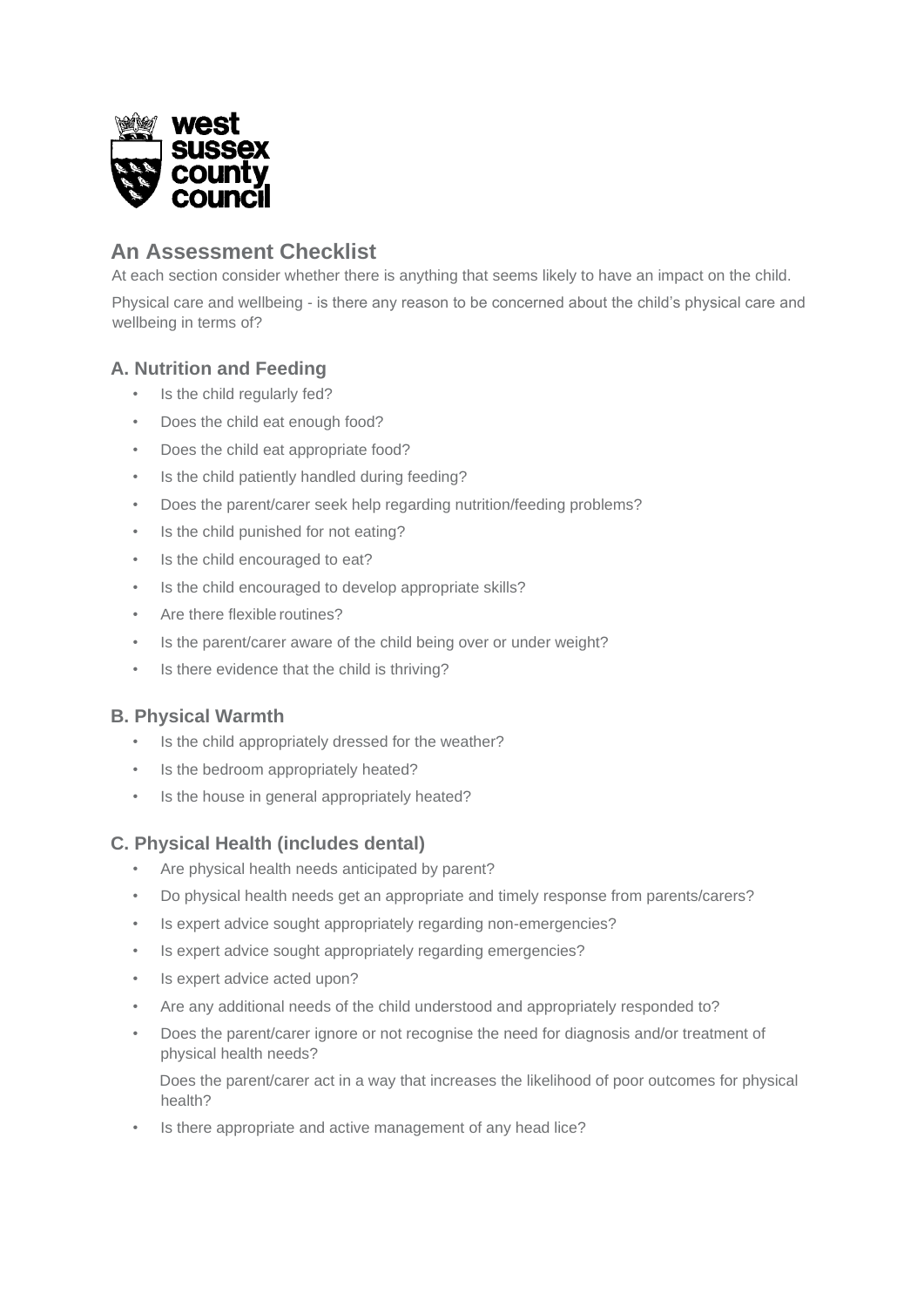

### **D. Mental and Emotional Health**

- Does the parent/carer ignore or not recognise the need for diagnosis and/or treatment of mental and emotional health needs?
- Does the parent/carer refuse to allow or provide or facilitate diagnosis and/or treatment of mental and emotional health needs?
- Does the parent/carer act in a way that increases the likelihood of poor mental and emotional health? (This may include not taking known appropriate measures and/or not acting on advice in this respect).

### **E. Safety and Protection**

- Is the child left alone inappropriately?
- Are all babysitters of an appropriate age and capability? And known to the child? And are adults or young people without obvious problems that may affect their ability to care for the child?
- Are there safe physical boundaries? For example, not allowed/able to wander from home; parents have clear ideas of limits of play areas
- Is there safety equipment, for example, stairgates and fireguards? Is the equipment in use?
- Can the windows and doors be opened by a child if unsafe for them to do so?
- Are dangerous household substances (e.g. bleach and cleaners) kept safely?
- Are dangerous personal items (e.g. medication, needles and drugs) kept safely?
- Is dangerous household equipment (e.g. knives, lighters, electrical appliances) accessible to children?
- Is there effective supervision in potentially dangerous situations in and outside of the home?
- Is the child expected/allowed to do inappropriate dangerous tasks, e.g. cooking, lighting fires, supervising very young siblings etc.?
- Is there a history of fire setting, in or outside of the home, by any member of the family?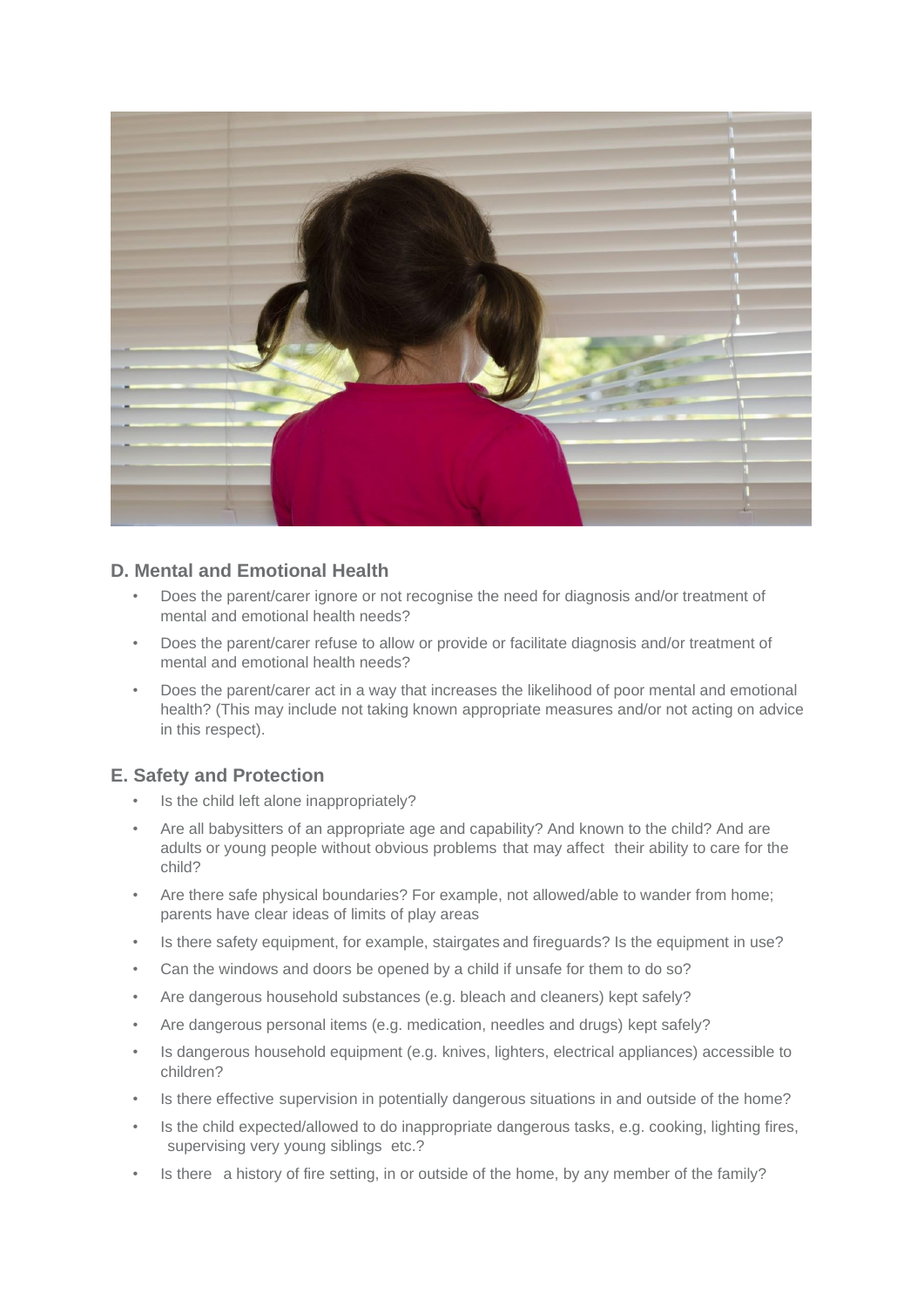• Is the area immediately around the home safe? E.g. are there accessible dangerous objects, balconies, stairwells etc.?

### **F. Cleanliness**

- Is general hygiene in the home reasonable?
- Is animal mess cleaned up promptly? Or is it left within reach of the child?
- Is old food cleared away?
- Is rubbish disposed of safely?
- Does the child have clean clothing available?
- Does the child smell? If they do, are they teased/rejected by peers?
- Is there bedding available? If so, is it clean and dry?
- Is food stored hygienically?
- Is the toilet cleaned on a regular basis?
- Are there facilities for washing and bathing? Are they used regularly?
- Does the house have an unclean smell?

### **G. Possessions and Personal Space**

- Does the child have his/her own clothing?
- Does the child play with age appropriate toys?
- Does the child have toys of his/her own?
- Does the child have personal space (e.g. bedroom), including personal privacy?
- Does the child have appropriate personal possessions?

### **H. Animals and Pets**

- Are the pets appropriately cared for?
- Are the needs of the pet(s) prioritised over those of the child?
- Are pets safe in terms of harm to the child?
- Do the parents/carers ensure the child learns to behave appropriately with pets, and take appropriate responsibility for them (if age appropriate)?
- Is a significant proportion of family income being spent on the pets(s)? To the detriment of the child?
- Is access to, or ill-treatment of a pet, being

used to control or punish the child?

Are animals harmed by any member of or visitors to the household?

### **I. Visitors to the Household**

- Is the child's home often frequented by 'visitors', i.e. adults or young people who have no significant relationship with them?
- Is the child left in the care of 'visitors'?
- Does the presence of 'visitors' disrupt the child's normal routines or result in inappropriate routines?
- Do the needs of the 'visitors' take priority over those of the child?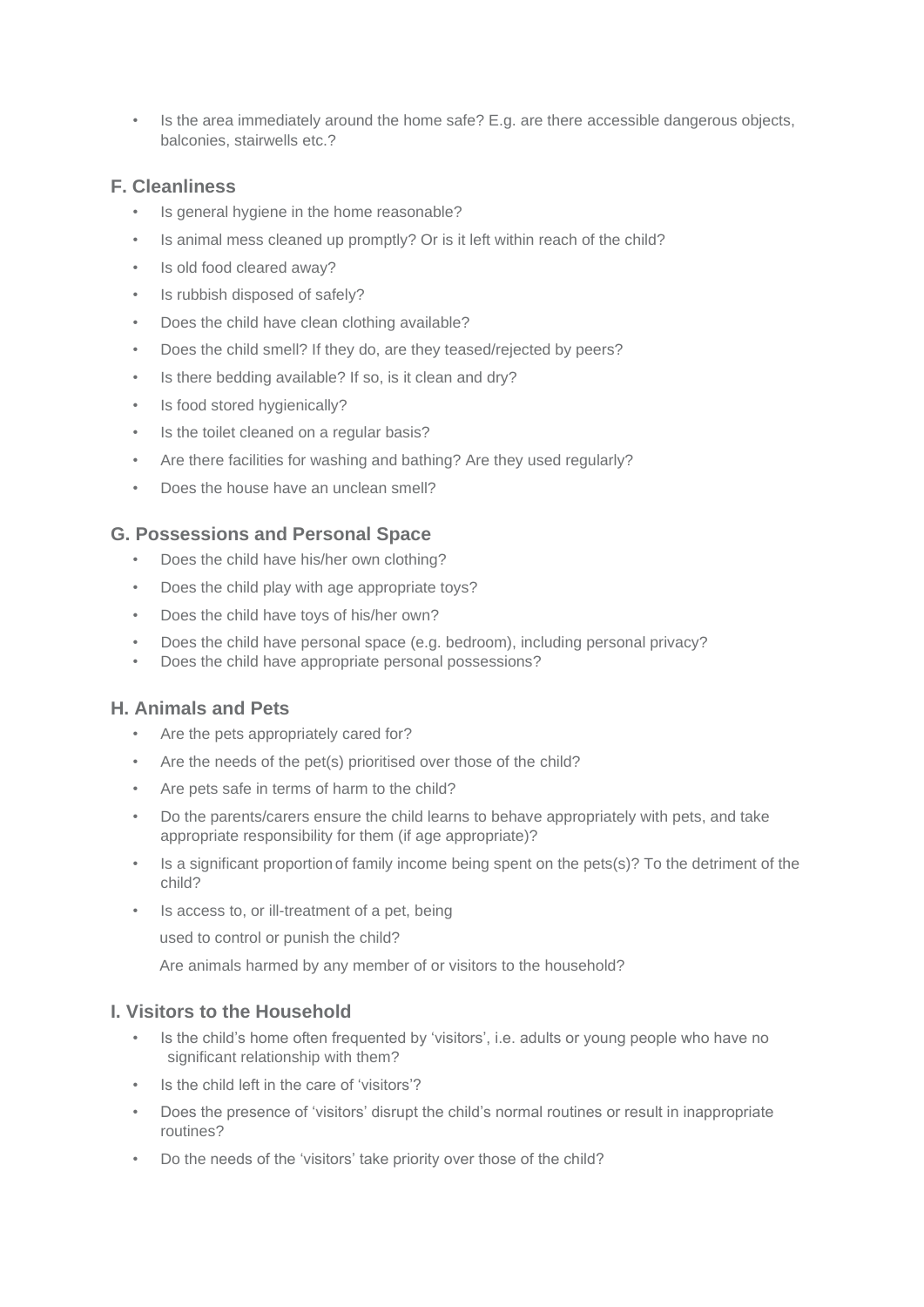- Do 'visitors' stay overnight?
- Are 'visitors' genuinely friends of a parent, or are they exploiting or abusing a parent?

### **J. Parent/carer's Emotional Involvement with the Child**

- Is the child comforted when distressed?
- Does the parent expect comfort from the child when the parent is distressed?
- Is the child denigrated?
- Is the child praised/rewarded for achievements?
- Does the parent/carer emphasise or punish failure?
- Does the parent/carer have limited physical and emotional contact with the child?
- Is affection shown and expressed?
- Do the parents/carers have a negative attitude towards the child?
- Do the parents lack emotional maturity?
- Is there a sense of belonging and security in the family? i.e. a sense of the parents/carers commitment to the child and to protect the child?
- Is the child free to express themselves?

### **K. Routines**

- Are routines regarding meals, bedtimes, access to television, school attendance, homework, age appropriate?
- Are routines consistent and consistently applied?

#### **L. Controls**

- Is the child locked or shut in rooms or a cupboard etc.?
- Is the child subject to punishment or sanctions that cause damage or pain?
- Is the parent able to instigate/ maintain appropriate controls and/or maintain structure/ routines and/or ensure safety and protection?

### **M. Parent's/Carer's Expectations of the Child**

- Are the parent's/carer's expectations age appropriate?
- Are the parent's/carer's expectations of ability appropriate?
- Is there awareness of the child's needs?
- Is there awareness of the child's developmental progress?
- Are the parent's/carer's expectations realistic?
- Are the parent's/carer's expectations consistent?
- Is the child expected or allowed to act as a carer for the parent/carer or sibling?

### **N. Domestic Violence and Abuse**

• Does the child experience domestic violence and abuse as a part of family life? ('Experience' means being aware of, not just being actually involved in it or seeing it)

#### **O. Parent's/Carer's Behaviour**

• Is the parent/carer able to instigate and maintain basic routines?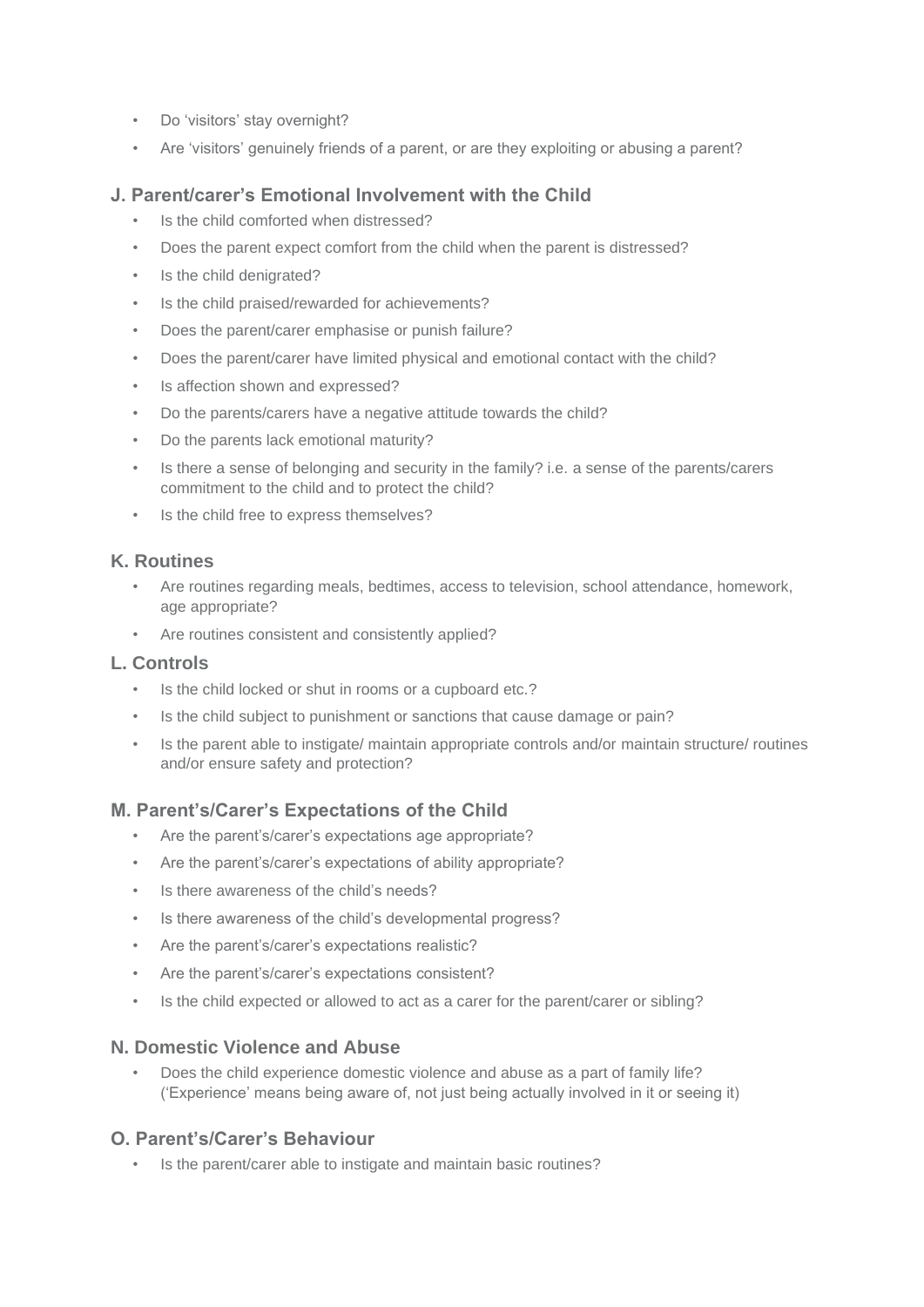- Is the parent's/carer's behaviour chaotic and/ or unpredictable and/or inconsistent?
- Does the parent/carer allow multiple carers? Do they have a relationship with the child?
- Does the parent/carer allow age/gender appropriate carers?
- Does the parent/carer leave the child unattended?
- Does the parent/carer provide reactive rather than proactive care?
- Does the parent/carer treat animals better than the child?
- Does the parent/carer acquire possessions for themselves, but markedly less so for child? Does the parent/carer provide better living conditions for themselves than for the child? (For example, bedrooms).
- Does the parent/carer help the child to know right from wrong?
- Does the parent/carer involve the child in criminal/drug related/anti-social behaviour?
- Does the parent/carer attempt to address child's inappropriate behaviour? For example, committing offences, causing damage, being abusive and/or threatening, not attending school and so on.
- Does the parent/carer allow, encourage, or fail to prevent bullying by siblings?

# **P. Leisure Activity**

- Does the child have access to age inappropriate video, DVD, computer games etc.?
- Does the child have access to adult pornography?
- Does the child have uncontrolled access to the internet?
- Does the child have unrestricted access to late-night television?
- Is the child supervised by a responsible person during potentially dangerous leisure activities?
- Is the child allowed to take part in age inappropriate activities?

### **Q. Self-Harming**

- Self-harming may include using drugs or alcohol or deliberate exposure to danger.
- Does the child experience self-harming, or threats of self-harming by a parent/carer or sibling as part of family life?
- Is the child self-harming, or threatening self harm?

### **R. Educational Needs**

- Does the parent/carer ensure the child receives an appropriate education?
- Does the parent/carer allow and/or recognise the need for treatment and/or services regarding serious educational problems or needs?
- Is the parent/carer involved in the child's education? (E.g. assisting with homework, ensuring child has equipment, engaging with teachers as appropriate, and so on)
- Is the child unable to access the curriculum or fully benefit from the educational experience? (E.g. because of their or others behaviour in class, relationships with peers and/or adults in school, ability to concentrate and/or learn, punctuality and/or attendance, social skills and/or acceptability and so on).